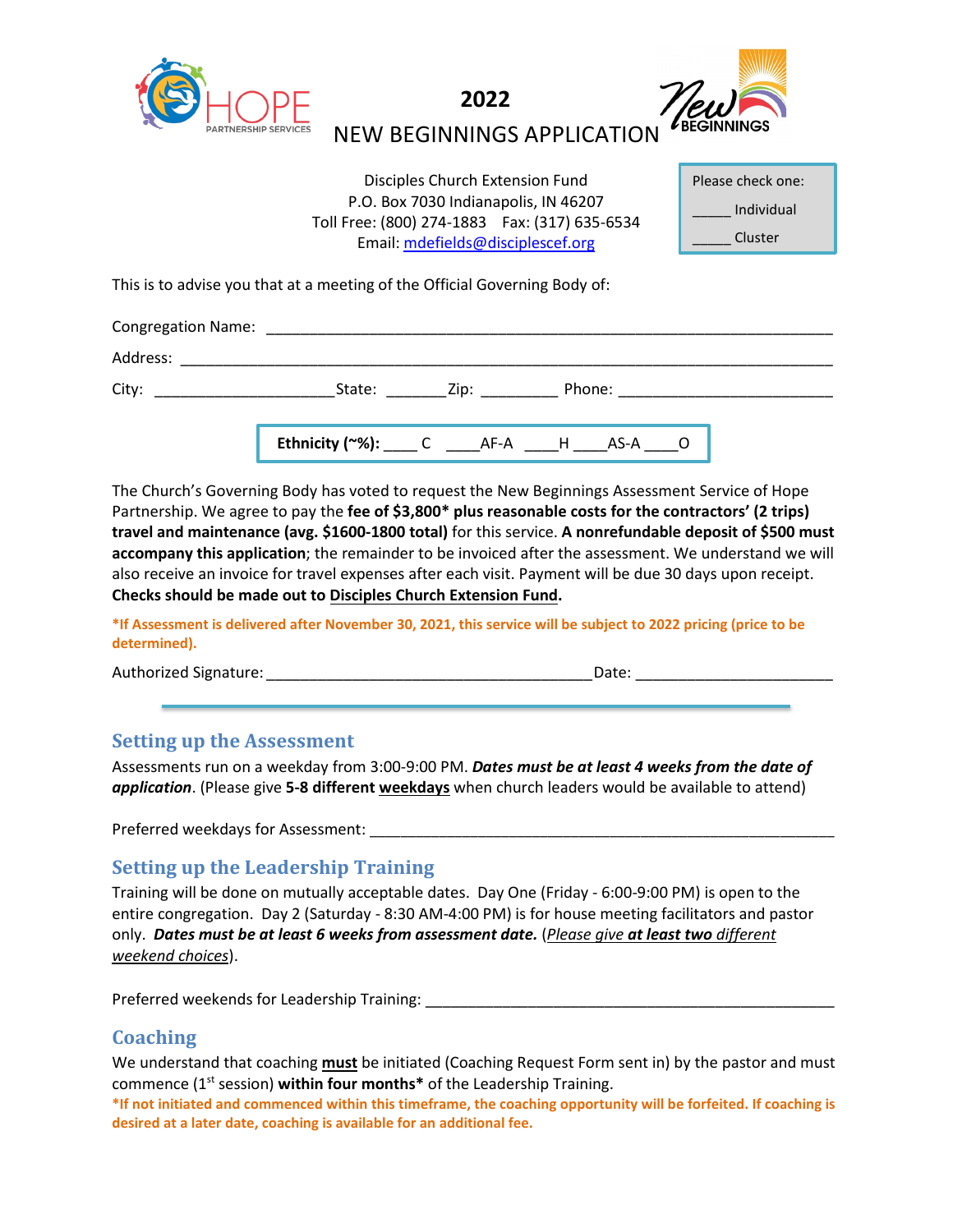



| <b>Clergy information</b>                                   |                                                                                                   |
|-------------------------------------------------------------|---------------------------------------------------------------------------------------------------|
|                                                             |                                                                                                   |
|                                                             |                                                                                                   |
|                                                             | Who will be your congregation's primary contact person regarding this service?                    |
|                                                             |                                                                                                   |
|                                                             |                                                                                                   |
| gender, tenure, etc.)                                       | Who should we contact regarding your participants' profile (if different from above)? (Addresses, |
|                                                             |                                                                                                   |
|                                                             |                                                                                                   |
| <b>Treasurer Information</b>                                |                                                                                                   |
|                                                             |                                                                                                   |
|                                                             |                                                                                                   |
| <b>Additional Contact</b>                                   |                                                                                                   |
|                                                             |                                                                                                   |
|                                                             |                                                                                                   |
| Judicatory Name (Region/Diocese/Conference/Presbytery/etc.) |                                                                                                   |
| <b>Judicatory Leader's Name</b>                             |                                                                                                   |
|                                                             |                                                                                                   |
| E-mail Contact for Judicatory Leader:                       |                                                                                                   |